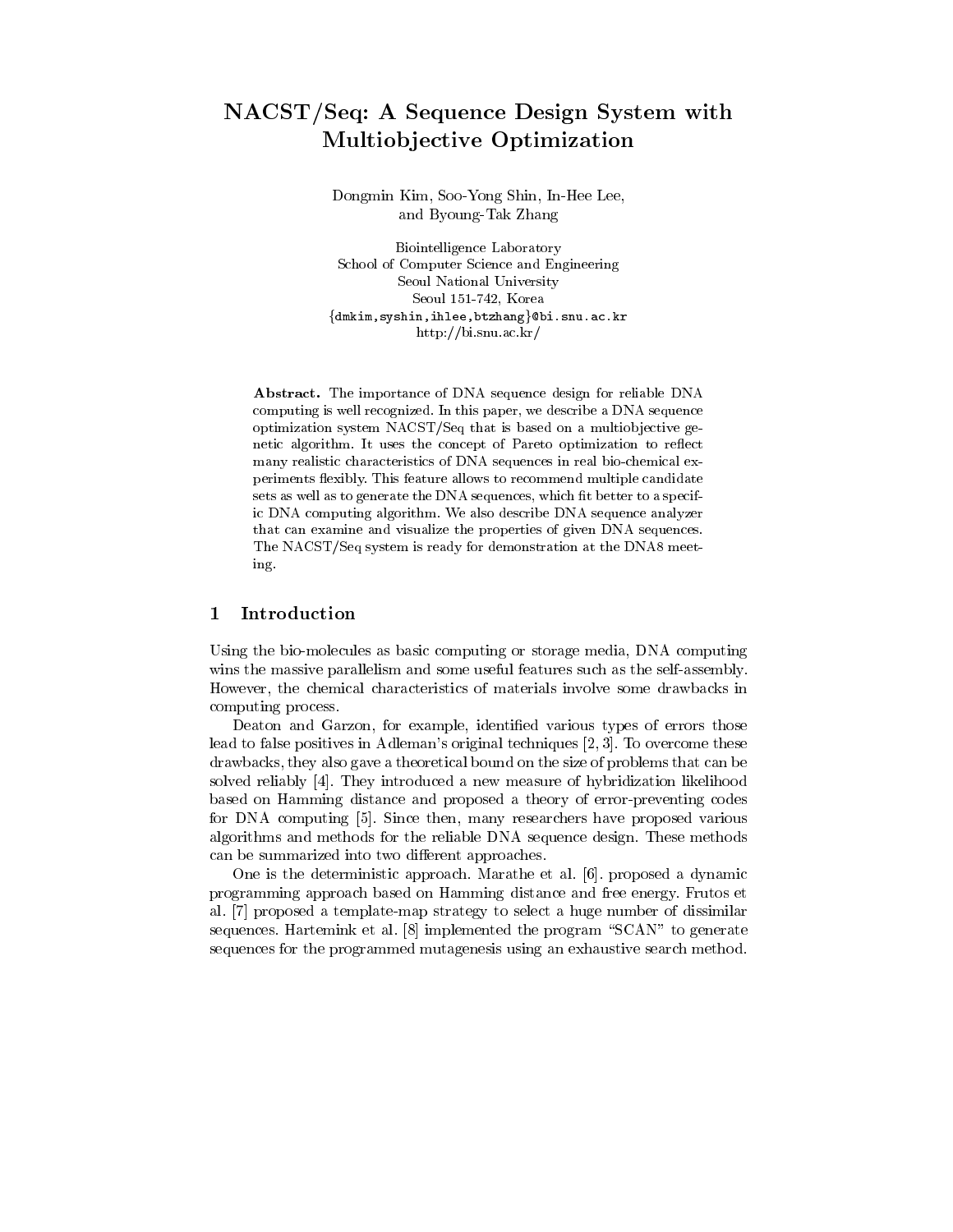Feldkamp et al. also proposed another sequence construction system "DNASequenceGenerator" [9] using a directed graph.

A second approach to sequence design is to use evolutionary algorithms. Arita et al. [10] developed a DNA sequence design system using a genetic algorithm and a random generate-and-test algorithm. Tanaka et al. [11] listed up some useful sequence fitness criteria and then generated the sequence using simulated annealing technique with these criteria. Ruben et al. developed "PUNCH" [13] that employed a kind of genetic algorithm for the sequence optimization.

The review above allows us to consider DNA sequence design as a numerical optimization problem given well-defined fitness measures. Based on the previous work [14, 12], we formulate the DNA sequence design as a multiobjective optimization problem that is then solved by a genetic algorithm. This is implemented as a component (NACST/Seq) in the DNA computing simulation system, NACST (Nucleic Acid Computing Simulation Toolkit). NACST/Seq is especially useful in its ability to generate reliable codes and to provide the user with the flexibility of choosing optimal codes. The latter feature is attributed to the Pareto optimal set of candidate solutions produced by the multiobjective evolutionary algorithm. In addition, for the analysis and visualization of DNA sequence properties, we also developed NACST/Report, which is another component of NACST.

Section 2 describes the algorithm of NACST/Seq. Section 3 presents the software architecture of NACST. The sequence generation examples are shown in Section 4. And future work is discussed in Section 5.

### $\bf{2}$ Sequence Design by Multiobjective Evolutionary Optimization

As mentioned before, DNA sequence design can be considered as a numerical optimization problem. Moreover, it involves simultaneous optimization of multiple objectives. Most of the current sequence generation systems use the classical multiobjective optimization method (e.g. objective weighting) or single objective optimization method. But in many cases, there may not exist such a solution

| Objective  | Description                                                        |  |  |  |  |
|------------|--------------------------------------------------------------------|--|--|--|--|
| Similarity | similarity between two sequences                                   |  |  |  |  |
|            | H-measure degree of unexpected hybridization between two sequences |  |  |  |  |
| $3'$ end   | "H-measure" in 3'-end of a sequence                                |  |  |  |  |
| GC Ratio   | degree of difference with target G, C portion                      |  |  |  |  |
| Continuity | degree of successive occurrence of the same base                   |  |  |  |  |
| Hairpin    | likelihood of forming secondary structure                          |  |  |  |  |
| Tm         | degree of difference with target melting temperature               |  |  |  |  |

Table 1. Objectives used by NACST/Seq.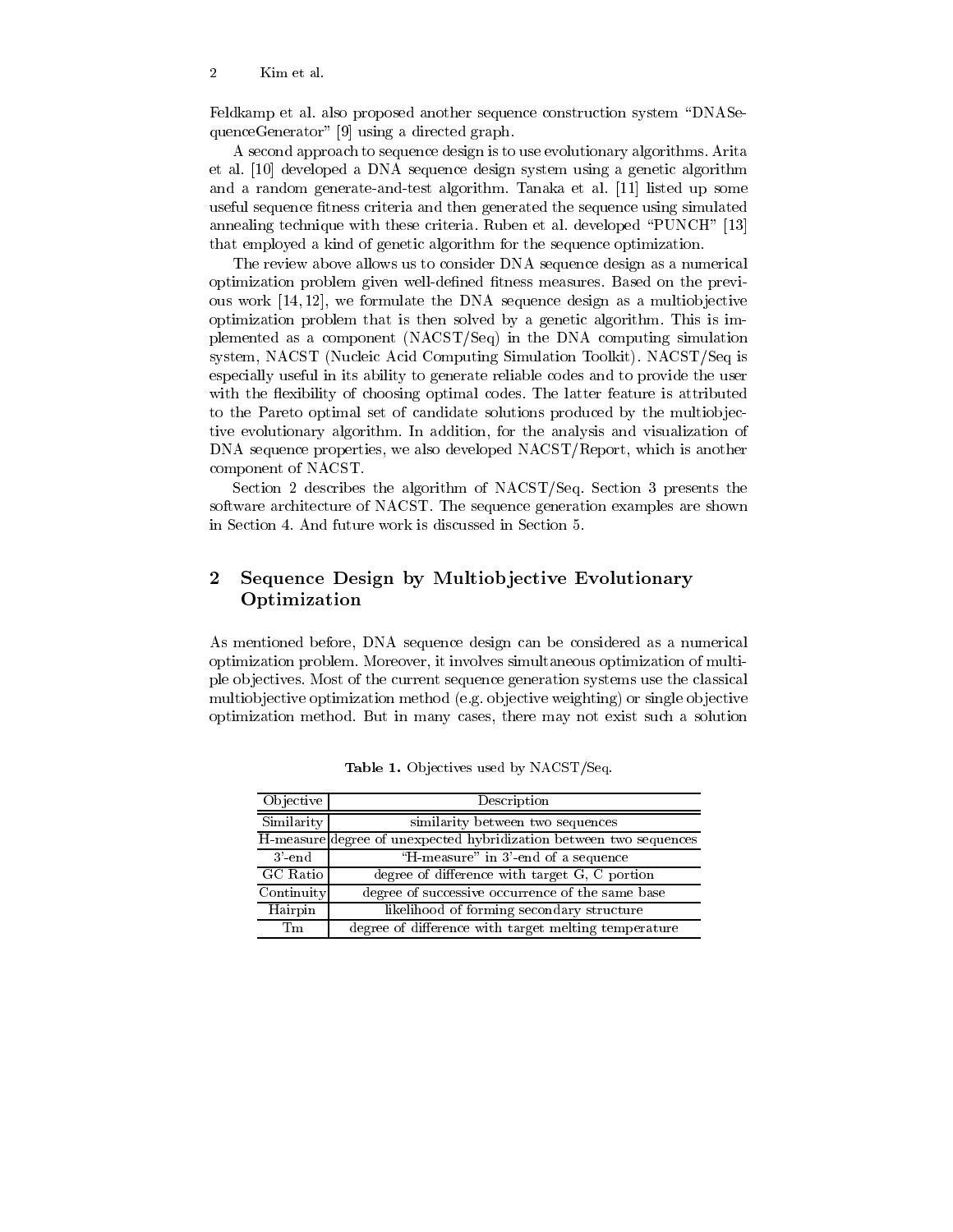as the best with respect to all objectives involved. Therefore, it may be useful to recommend a set of solutions in which a solution is superior to the rest of all in one or more objectives by a multiobjective optimization algorithm. The fitness terms for sequence optimization are described in Table 1. These terms are originally summarized by Tanaka [11], we refine these fitness measures as more detailed numerical formulae for NACST/Seq [12]. With these seven objectives. the sequence optimization can be written formally as follows:

> $A = \{A, C, G, T\}, A^*$  denotes all possible sequences,  $A$  ( $\subset \Lambda^*$ ) means the generated sequence pool,

 $\overline{x} \in \mathcal{A}, \quad f_i \in \{f_{GCratio}, f_{Tm}, f_{Hairpin}, f_{3'-end},\}$  $f_{Continuity}, f_{H-measure}, f_{Similarity}\},$ 

$$
minimize F(\overline{x}) = (f_1(\overline{x}), f_2(\overline{x}), \dots, f_n(\overline{x})). \tag{1}
$$

NACST/Seq finds many sequence pools A, which satisfy that  $F(A), F(A')$   $\exists i$  $(i = 1, 2, \ldots, n)$  such that  $f_i(\mathcal{A}) < f_i(\mathcal{A}^{\prime})$ .

Fig. 1 shows a multiobjective genetic algorithm implemented in NACST/Seq.



Fig. 1. Multiobjective genetic algorithm implemented in NACST/Seq.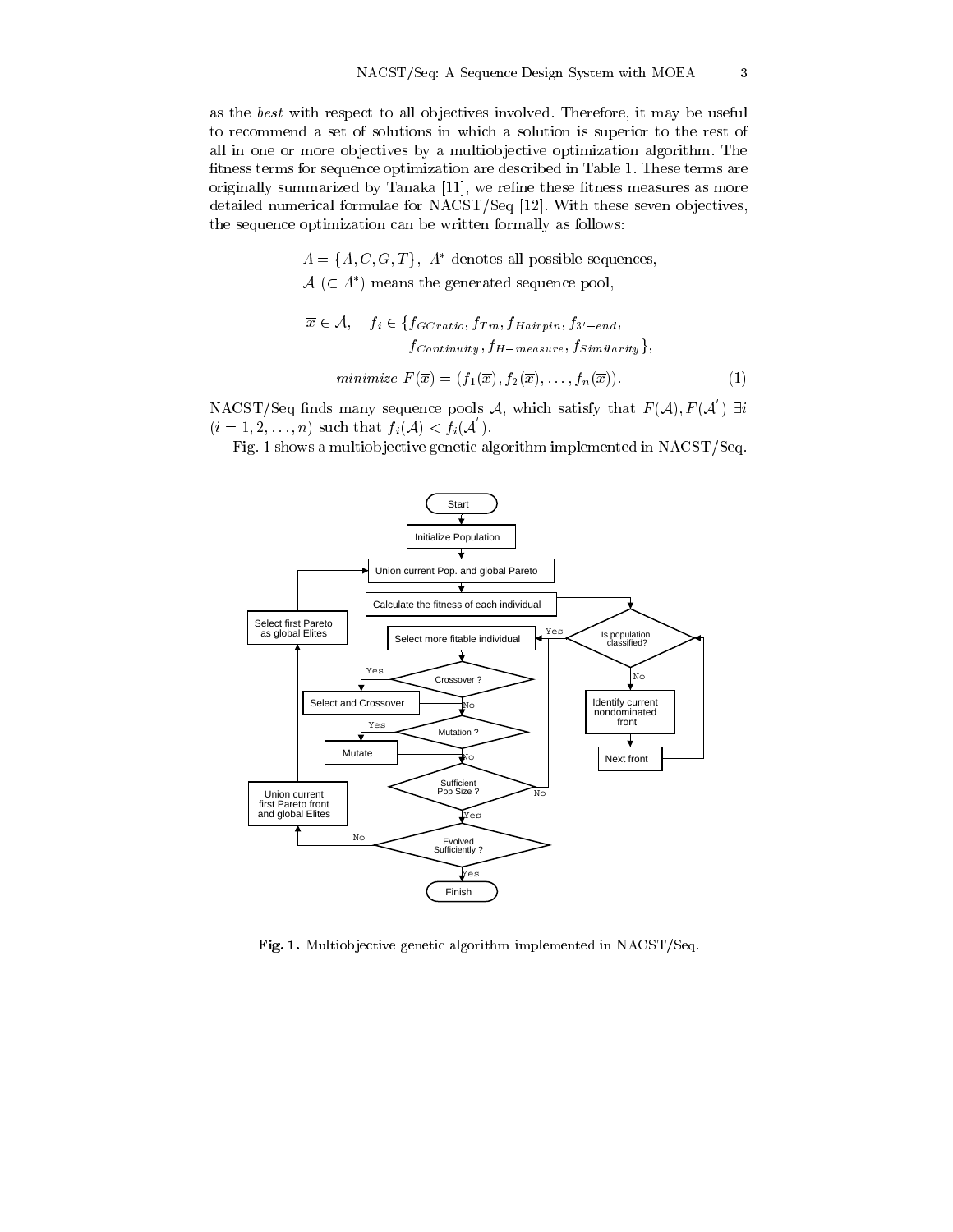#### $\overline{4}$ Kim et al.

The optimization algorithm is based on NSGA (nondominated sorting genetic algorithm) [15] originally suggested by Goldberg [16]. The original NSGA varies from simple genetic algorithms only in the selection operator, but we customized additionally the crossover and mutation operators to reflect the modified population architecture of NACST/Seq. In simple genetic algorithms, a population represents the feasible space in which each individual usually expressed through the bit string. But in NACST/Seq, each individual indicates a pool of sequences and it is indispensable to apply the evolutionary operators to each sequence for the evolution of whole population. Therefore, the crossover and mutation operators are divided into two steps - one is for individual level operation (step 1), the other belongs to sequence level (step 2). To improve the performance, we employ the elite strategy as shown in the last step in Fig. 1 and remove the sharing parameter used original nondominated sorting procedure by making the selection operator to work based on the rank of Pareto front. More detailed explanations can be found in  $[17]$ .

#### **NACST** in Action 3

NACST consists of four independent components: NACST/Data, NACST/Seq. NACST/Report and NACST/Sim. NACST/Data allows the user to import and export the generated sequences and to edit functionality. NACST/Report shows the statistical figures of the sequences and plots graphs according to these data. NACST/Sim accomplishes DNA computing in silico.

In this paper, we focus on NACST/Seq with a brief description of NAC-ST/Report. Before introducing NACST/Seq, we illustrate its design requirements. First, we require the fitness measures to be subdivided into fitness terms fine enough to consider the various characteristics of DNA sequences. Second, the sequence generation algorithm should be adaptable to various combinations of fitness. Third, users should be able to choose and combine objectives flexibly. Finally, the system should be able to show the generation result with the information that is sufficient to help users make decisions.

#### $NACST/Seq$  $3.1\,$

The sequence generation part of NACST, namely NACST/Seq, is implemented using  $C++$  language in Linux platform and adopts a plug-in architecture that makes it possible to develop each fitness plug-in separately and to assure a future extension. In other words, we can add newly defined fitness plug-ins to NACST/Seq causing no alteration of pre-developed program texts and apply these plug-ins to the sequence generation process in run-time without the whole recompilation of the system.

The sequence generation steps are shown in Fig. 2. The first step is to select the generation option. In this step, the user can choose one option among "generate new sequences", "generate sequences and add those to an existing sequence pool" and "add a sequence to a pool manually". The first option means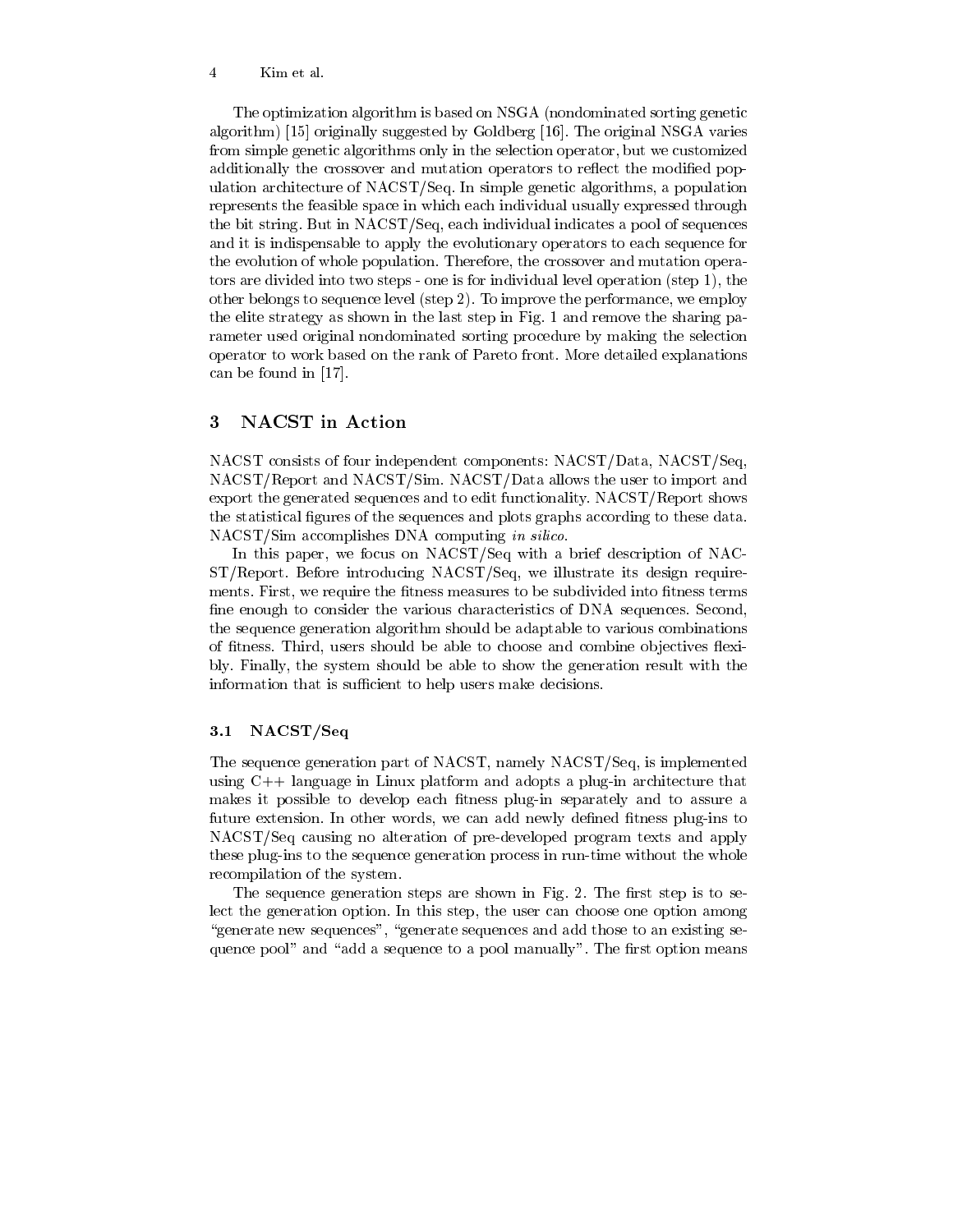

Fig. 2. Sequence generation process in NACST/Seq.

the generation of new sequences and new pools, the second option in this step implies not a simple generation of sequence pools but a consideration of existing sequences in the generation of new sequences, and the last means that the user can add the existing sequence to a pool. The sequence structure, normal and hairpin, can be selected in the second option window. The option "normal" prevents the generation of self-complementary sequences, while the "hairpin" option acts vice versa. Because some DNA computing procedure needs to form the secondary structure intentionally [18]. Then, the general sequence option window appears. In this window, the number of sequences and the length of each sequence are adjusted. Next, the fitness option window provides the functionality of the combining and weighting the objectives. If the selected fitness needs additional arguments, the user can call up the sub-windows for tuning these arguments. For example, "Melting Temperature" needs the choice of the user between GC ratio and NN (nearest neighbor) [19] methods. In addition, the oligo and Na+ concentration should be offered, if the user select the NN method. In this step, we can decide abundant properties of the generated sequences. Finally, the options for the genetic algorithm are determined. These include the

 $\overline{5}$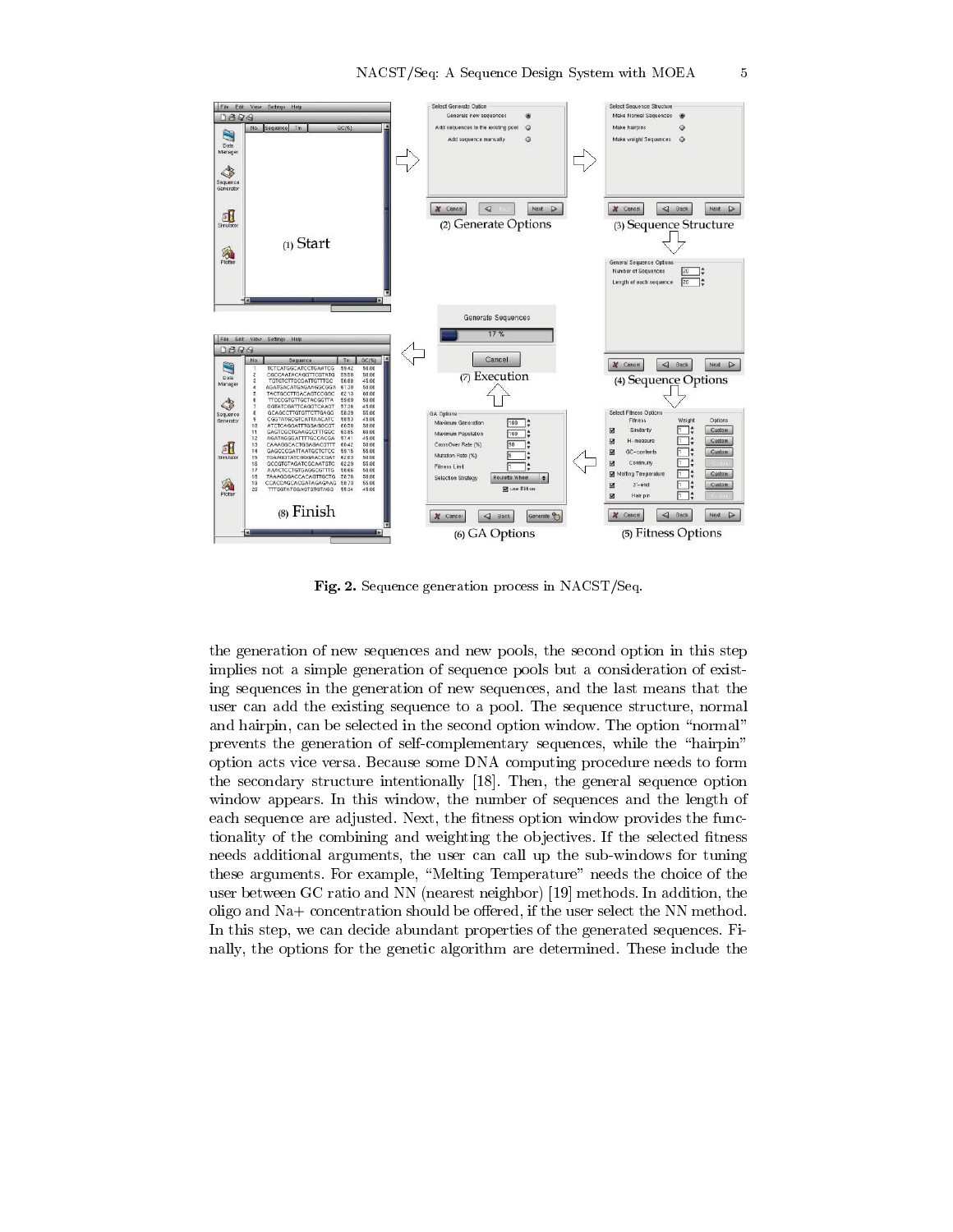$\,6$ Kim et al.

generation number, the population size, the crossover and mutation rates. After execution of sequence generation, the main window shows the result sequences with their melting temperature and GC ratio.

#### $3.2$ NACST/Report

Another application of NACST is the analysis of sequence pools. Fig. 3 displays the analysis functions of NACST/Report.



Fig. 3. Functions in NACST/Report.

After the generation process described in the previous section, the results are saved in a file. Then, NACST/Report loads this results (Fig. 3-1). In fact, NAC-ST/Report can load any sequence pool saved in its format and analyzes various aspects of the loaded sequence pools (Figs.  $3-2, -3, -4$ )). In window 2 (Fig.  $3-2$ ), one can examine all sequence pools by the comparison of those fitness value measured through each objective used in optimization procedure. Window 3 (Fig. 3-3) provides the graphical representation of the superiority of fitness value in each sequence between two selected pools. At last, one can investigate the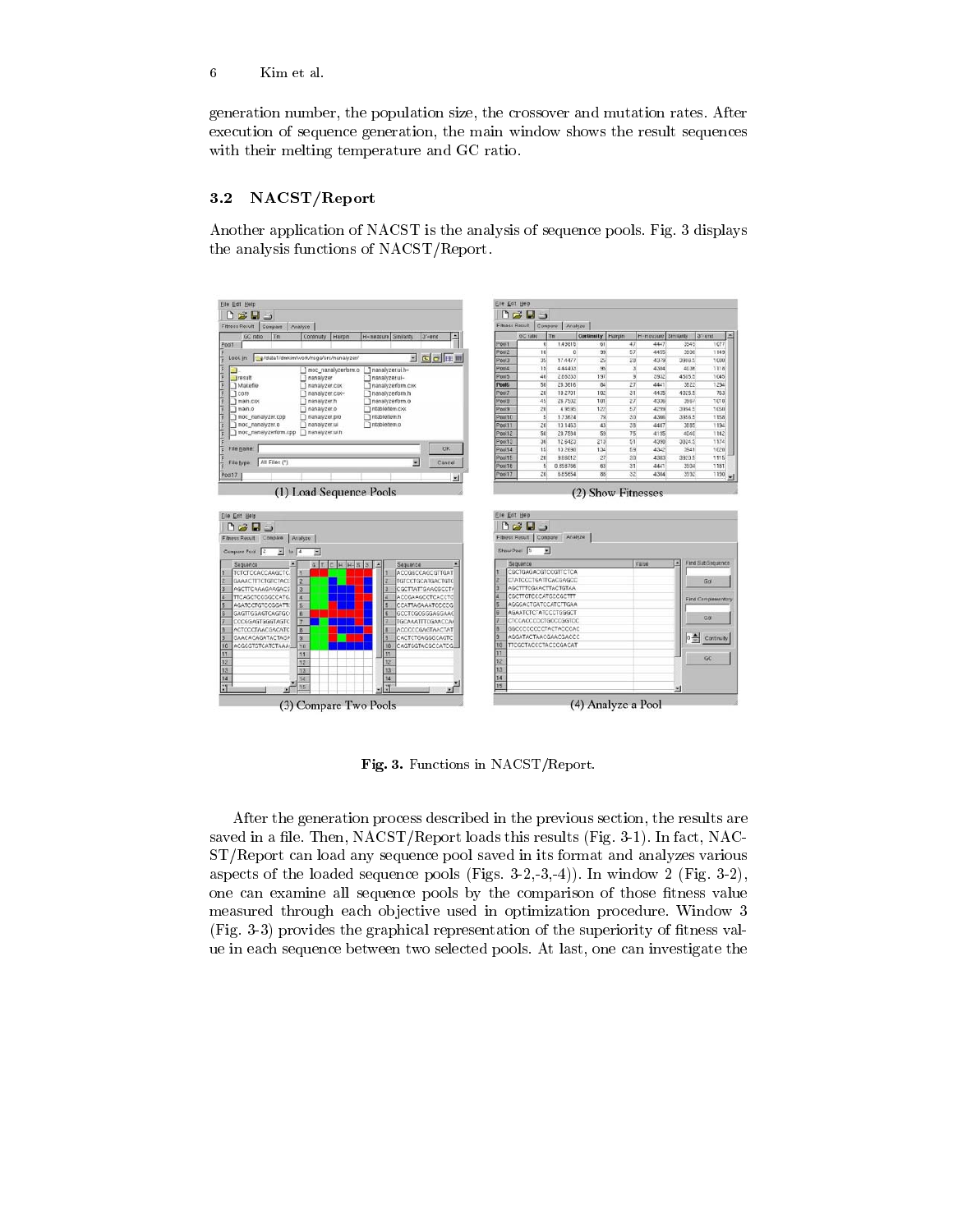properties of a pool in window 4 (Fig. 3-4). For instance, it can highlight the position of a specific sub-sequence in a pool, find all complementary sub-sequences of user's input sequence, and mark all successive occurrence of the same base running over the threshold. These features can be put into practice, for example, predicting and analyzing the sequence properties in PCR experiments.

#### **Working Examples**  $\overline{4}$

To demonstrate the working of the algorithm, we investigate some examples. First, we generate the vertex sequences for the traveling salesman problem (refer to  $[12]$ ) using all objectives. The genetic algorithm parameters used are: the population size is 200, the generation number is 1000, the crossover rates for the steps 1 and 2 are 0.97, and the mutation rate is  $0.3$ .



Fig. 4. Fitness values over generation.

Fig. 5. Continuity vs. H-measure.

Fig. 4 shows the evolution of fitness values. As generation goes on, the algorithm finds the more suitable individuals for each objective. Especially, for hairpin, melting temperature, and GC ratio objectives, the *optimal* individuals are found in early steps, i.e. each fitness is zero. But, with respect to the average value of all objectives, which is usually regarded as a measure in single objective optimization methods, NACST/Seq shows relatively weak optimizing power. As a cause of this phenomenon, we conjecture that there exist some conflicts between objectives. That is to say, since one objective has the trade-off with other objectives, an individual optimized for one objective lost the fitness of other objectives reducing the influence of optimization in the average value of objectives. To confirm this connection of objectives, we repeat the generation process with the selected objectives considered as conflicting ones.

Fig. 5 shows that there exist weak relations between continuity and Hmeasure, thus the algorithm works efficiently. While Fig. 6 and Fig. 7 depict other cases, the results confirm our expectation that there exist some conflicts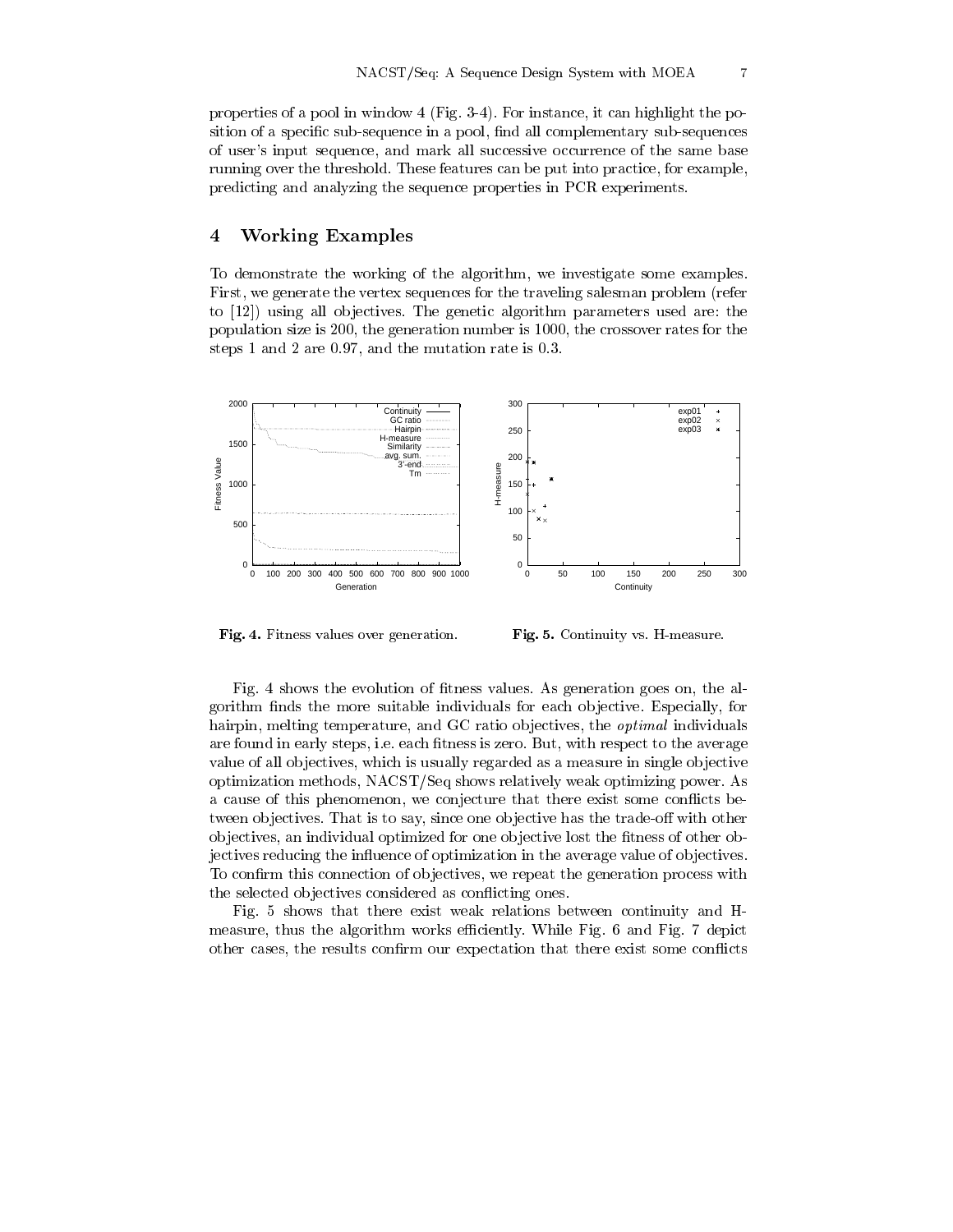

Fig. 6. H-measure vs. Similarity. Fig. 7. 3' end vs. Similarity.

between objectives. Because similarity has heavy inverse relations to H-measure and 3'-end, NACST/Seq explores multiple solutions between these two objectives instead of needless searching global one. This fact implies that there exist some difficulties (e.g. biased optimization) with classical approaches to the problem.

| No.                                                                | $GC\%$ | Tm      | Continuity | Hairpin | H-measure | Similarity | $3'$ end |  |  |
|--------------------------------------------------------------------|--------|---------|------------|---------|-----------|------------|----------|--|--|
| NACST/Seq                                                          |        |         |            |         |           |            |          |  |  |
| U                                                                  | 5      | 4.7827  | 86         | 32      | 2033      | 1982.5     | 291      |  |  |
|                                                                    | 35     |         | 45         | 24      | 2107      | 1903.5     | 255      |  |  |
| $\overline{2}$                                                     | 35     | 11.6674 | 0          | 22      | 2081      | 1948.5     | 225      |  |  |
| 3                                                                  | 65     | 13.6196 | 61         |         | 2160      | 1852.5     | 282      |  |  |
| 4                                                                  | 55     | 24.5350 | 196        | 3       | 1223      | 2658.5     | 116      |  |  |
| $\overline{5}$                                                     | 95     | 24.7548 | 131        | 22      | 2182      | 1683.0     | 304      |  |  |
| 6                                                                  | 70     | 26.2218 | 111        | 15      | 1435      | 2549.0     | 75       |  |  |
| 7                                                                  | 35     | 7.3607  | 43         | 3       | 1848      | 2054.0     | 204      |  |  |
| 8                                                                  | 30     | 0.4267  | 36         |         | 1957      | 1980.0     | 217      |  |  |
| 9                                                                  | 45     | 12.8784 | 18         |         | 1929      | 2021.5     | 182      |  |  |
| Single-objective evolutionary algorithm with sum of fitness values |        |         |            |         |           |            |          |  |  |
|                                                                    | 35     | 4.6080  | 61         | 16      | 1383      | 2575.0     | 80       |  |  |

Table 2. Fitness of the generated vertex sequences for TSP.

Table 2 shows the result of analysis in TSP vertex generation using window (2) in Fig. 3. NACST/Report can evaluate a sequence pool designed by other sequence generators or human experts. The values listed in the last row of Table 2 came from [12], we got those values with the single objective evolutionary algorithm using the sum of objectives. As shown in Table 2, NACST/Seq can find many alternative *better* sequence pools than that of the single objective optimization method.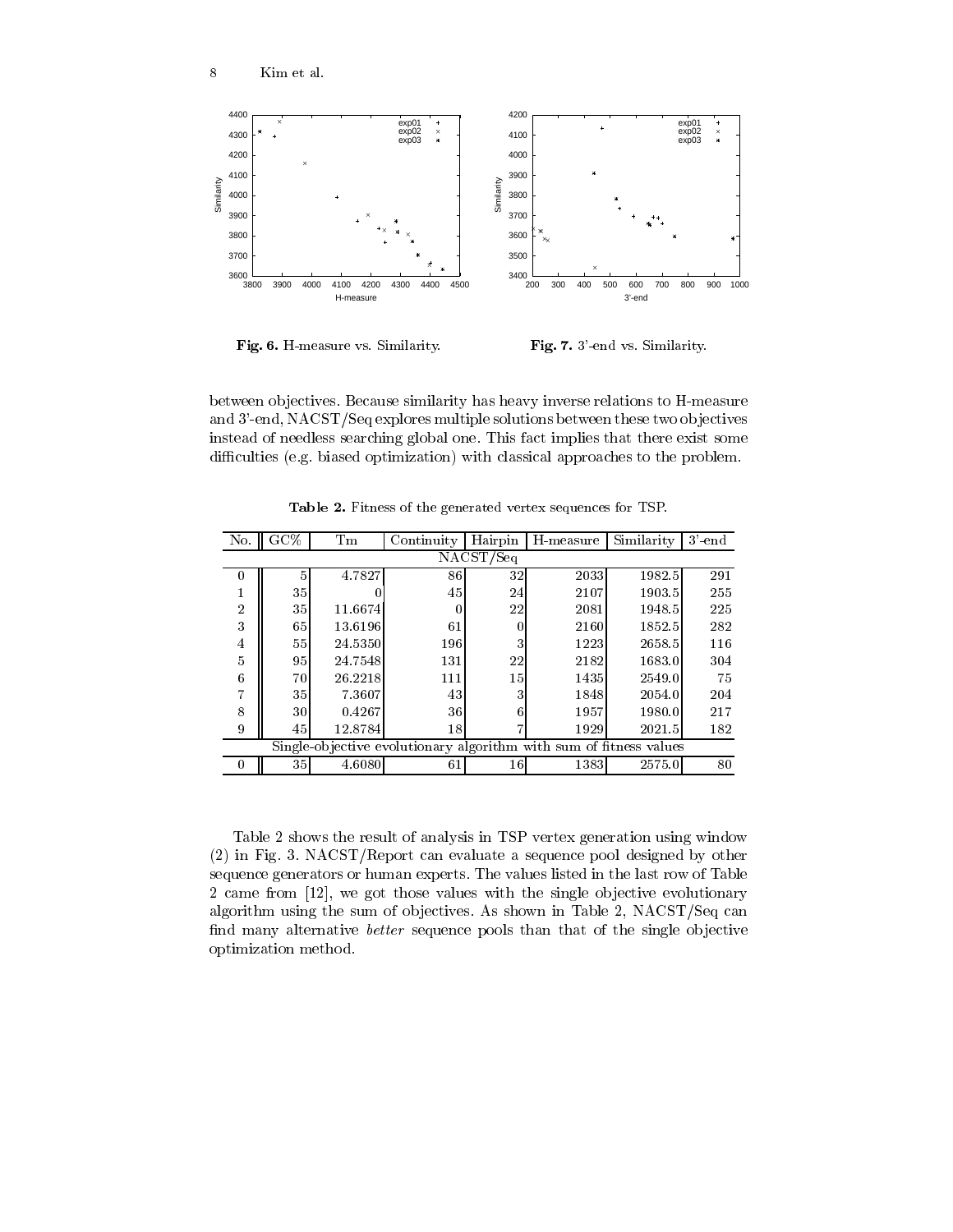#### **Discussion** 5

In this paper, we described the evolutionary sequence generator called NAC-ST/Seq and NACST/Report, which were implemented as components of the D-NA computing simulator, NACST (Nucleic Acid Computing Simulation Toolkit). We formulated sequence design as a multiobjective optimization problem and used a nondominated sorting procedure to generate the multiple candidate sequence pools. NACST/Seq can generate the promising DNA sequences and ensure that the user is able to choose more suitable sequences for the specific DNA experiments. NACST/Report provides the analysis and visualization of the sequence properties. This feature allows the user to investigate sequences in *silico* before real bio-chemical experiments.

The work in progress is to build a simulation system (NACST/Sim) of DNA computing that considers the thermodynamics of DNA sequences. We also plan to verify the practical usefulness of the sequences generated by NACST/Seq with real bio-chemical experiments.

### Acknowledgement

This research was supported in part by the Ministry of Education under BK21-IT Program and the Ministry of Commerce through Molecular Evolutionary Computing (MEC) Project. The RIACT at Seoul National University provides research facilities for this study.

## References

- 1. L. M. Adleman, "Molecular computation of solutions to combinatorial problems," Science, vol. 266, pp. 1021-1024, 1994.
- 2. R. Deaton, R. C. Murphy, M. Garzon, D. R. Franceschetti, and S. E. Stevens. Jr., "Good encodings for DNA-based solutions to combinatorial problems," in Proceedings of the Second Annual Meeting on DNA Based Computers, 1996.
- 3. R. Deaton, M. Garzon, R. C. Murphy, D. R. Franceschetti, and S. E. Stevens. Jr., "Genetic search of reliable encodings for DNA based computation," in First Conference Genetic Programming, MIT Press. 1996.
- 4. R. Deaton, R. C. Murphy, M. Garzon, D. R. Franceschetti, and Jr. S. E. Stevens, "Reliability and efficiency of a DNA-based computation," Physical Review Letters, vol. 80, no. 2, pp. 417-420, 1998.
- 5. M. Garzon, P. Neathery, R. Deaton, R. C. Murphy, D. R. Franceschetti, and Jr. S. E. Stevens, "A new metric for DNA computing," in Proceedings of Genetic Programming 1997., The MIT Press. pp. 472-478, 1997.
- 6. A. Marathe, A. E. Condon, and R. M. Corn, "On combinatorial DNA word design," in Proceedings of 5th DIMACS Workshop on DNA Based Computers, pp. 75-89, 1999.
- 7. A. G. Frutos, A. J. Thiel, A. E. Condon, L. M. Smith, and R. M. Corn, "DNA computing at surfaces: 4 base mismatch word design," in Proceedings of 3rd DIMACS Workshop on DNA Based Computers, pp. 238, 1997.